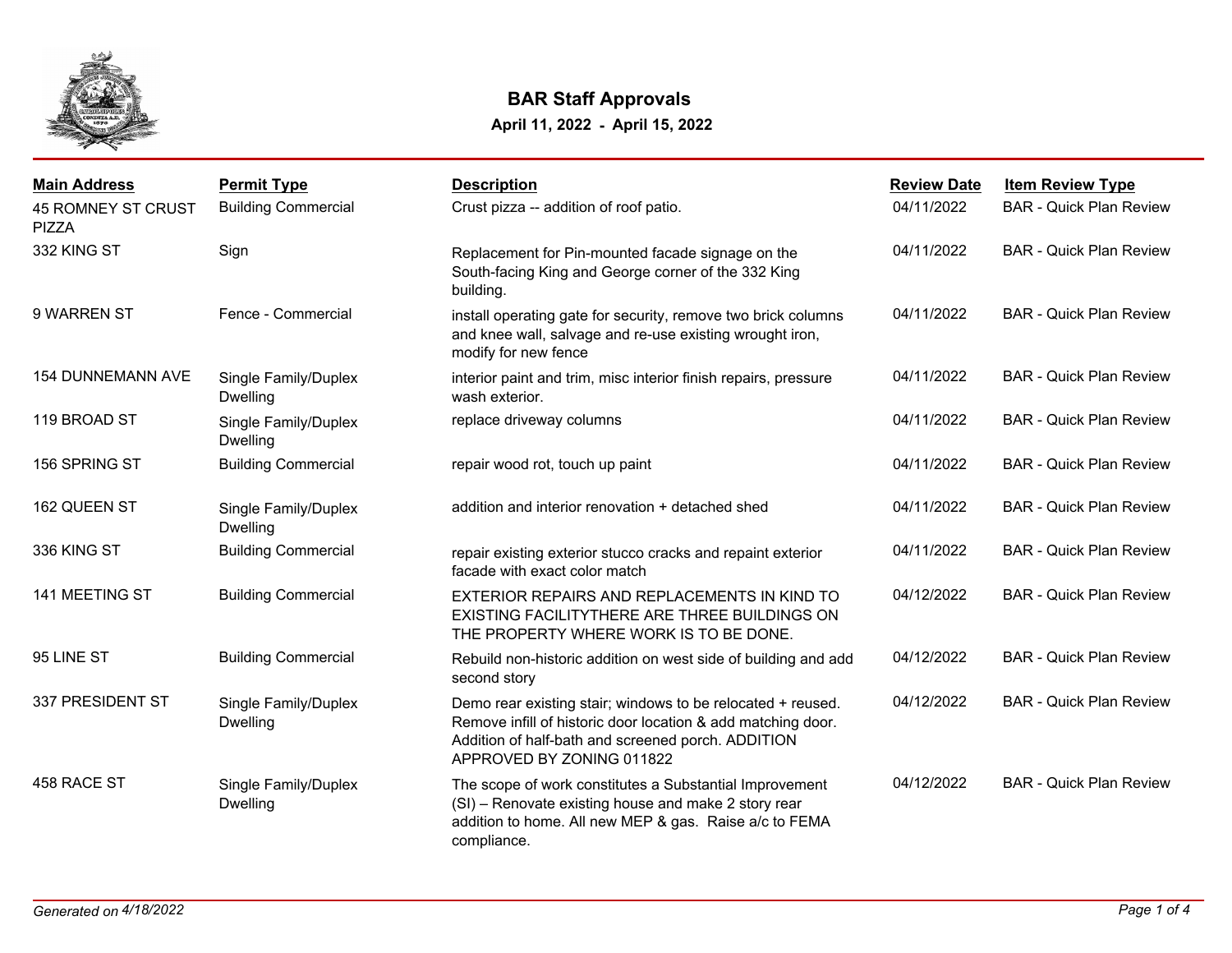## **BAR Staff Approvals**

**April 11, 2022 - April 15, 2022**

| <b>Main Address</b><br><b>81 WENTWORTH ST</b> | <b>Permit Type</b><br><b>Building Commercial</b> | <b>Description</b><br>*** CofC owns property, only BAR review needed*** Repair of<br>existing parking garage. repairs include structural concrete<br>finish repairs, interior drainage repairs, existing railing repairs<br>and refinishing and roof repairs. the project also includes new<br>wayfinding signage inside the building and new address and<br>signage outside the brick repairs and cleaning of the entire<br>exterior of the building along with tree trimming. new parking<br>access control. | <b>Review Date</b><br>04/12/2022 | <b>Item Review Type</b><br><b>BAR - Quick Plan Review</b> |
|-----------------------------------------------|--------------------------------------------------|----------------------------------------------------------------------------------------------------------------------------------------------------------------------------------------------------------------------------------------------------------------------------------------------------------------------------------------------------------------------------------------------------------------------------------------------------------------------------------------------------------------|----------------------------------|-----------------------------------------------------------|
| 42 BULL ST                                    | <b>Accessory Structure</b>                       | New accessory structure at rear - garage/storage with<br>bathroom **Revision: move accessory building 2' 3" to east<br>side**                                                                                                                                                                                                                                                                                                                                                                                  | 04/13/2022                       | <b>BAR - Quick Plan Review</b>                            |
| 55 COLUMBUS ST                                | Single Family/Duplex<br>Dwelling                 | Remove vinyl siding from front & 2 porches                                                                                                                                                                                                                                                                                                                                                                                                                                                                     | 04/13/2022                       | <b>BAR - Quick Plan Review</b>                            |
| 2 MOULTRIE CT                                 | Single Family/Duplex<br><b>Dwelling</b>          | revised scope: replace roof with landmark arch shingles.<br>replace all windows with vinyl single hung windows. interior<br>and exterior reno. new hvac, elec, and plumbing. new roof.<br>repair and replace siding and windows.                                                                                                                                                                                                                                                                               | 04/13/2022                       | <b>BAR - Quick Plan Review</b>                            |
| 55 COLUMBUS ST                                | Single Family/Duplex<br><b>Dwelling</b>          | exterior rot repair and door replacement                                                                                                                                                                                                                                                                                                                                                                                                                                                                       | 04/13/2022                       | <b>BAR - Quick Plan Review</b>                            |
| 22 LOWNDES POINTE<br>DR                       | Roofing - Single<br>Family/Duplex Dwelling       | Full replacement of asphalt shingle roof. Asphalt shingles are<br>Class H                                                                                                                                                                                                                                                                                                                                                                                                                                      | 04/14/2022                       | <b>BAR - Quick Plan Review</b>                            |
| 50 RUTLEDGE AVE                               | Painting                                         | Touch up and repainting areas matching the existing colors.                                                                                                                                                                                                                                                                                                                                                                                                                                                    | 04/14/2022                       | <b>BAR - Quick Plan Review</b>                            |
| 85 KING ST                                    | Painting                                         | prep and repaint exterior to same color                                                                                                                                                                                                                                                                                                                                                                                                                                                                        | 04/14/2022                       | <b>BAR - Quick Plan Review</b>                            |
| 56 COOPER ST                                  | Single Family/Duplex<br><b>Dwelling</b>          | two townhome units                                                                                                                                                                                                                                                                                                                                                                                                                                                                                             | 04/14/2022                       | <b>BAR - Quick Plan Review</b>                            |
| 149 SPRING ST                                 | <b>Building Multi-Family</b>                     | existing 3 unit historic structure: all 3 units are currently<br>used as long term rental, R-3; proposed change all 3 units to<br>short term rental (STR / R-1)- as shown on proposedplans &<br>Chapter 13 Code Compliance Review.                                                                                                                                                                                                                                                                             | 04/14/2022                       | <b>BAR - Quick Plan Review</b>                            |
| 67 RADCLIFFE ST                               | Single Family/Duplex<br><b>Dwelling</b>          | remove and replace damaged siding. paint to match                                                                                                                                                                                                                                                                                                                                                                                                                                                              | 04/14/2022                       | <b>BAR - Quick Plan Review</b>                            |
| <b>46 KENNEDY ST</b>                          | Painting                                         | Repair bad siding and repaint the house the same color as it<br>is now.                                                                                                                                                                                                                                                                                                                                                                                                                                        | 04/14/2022                       | <b>BAR - Quick Plan Review</b>                            |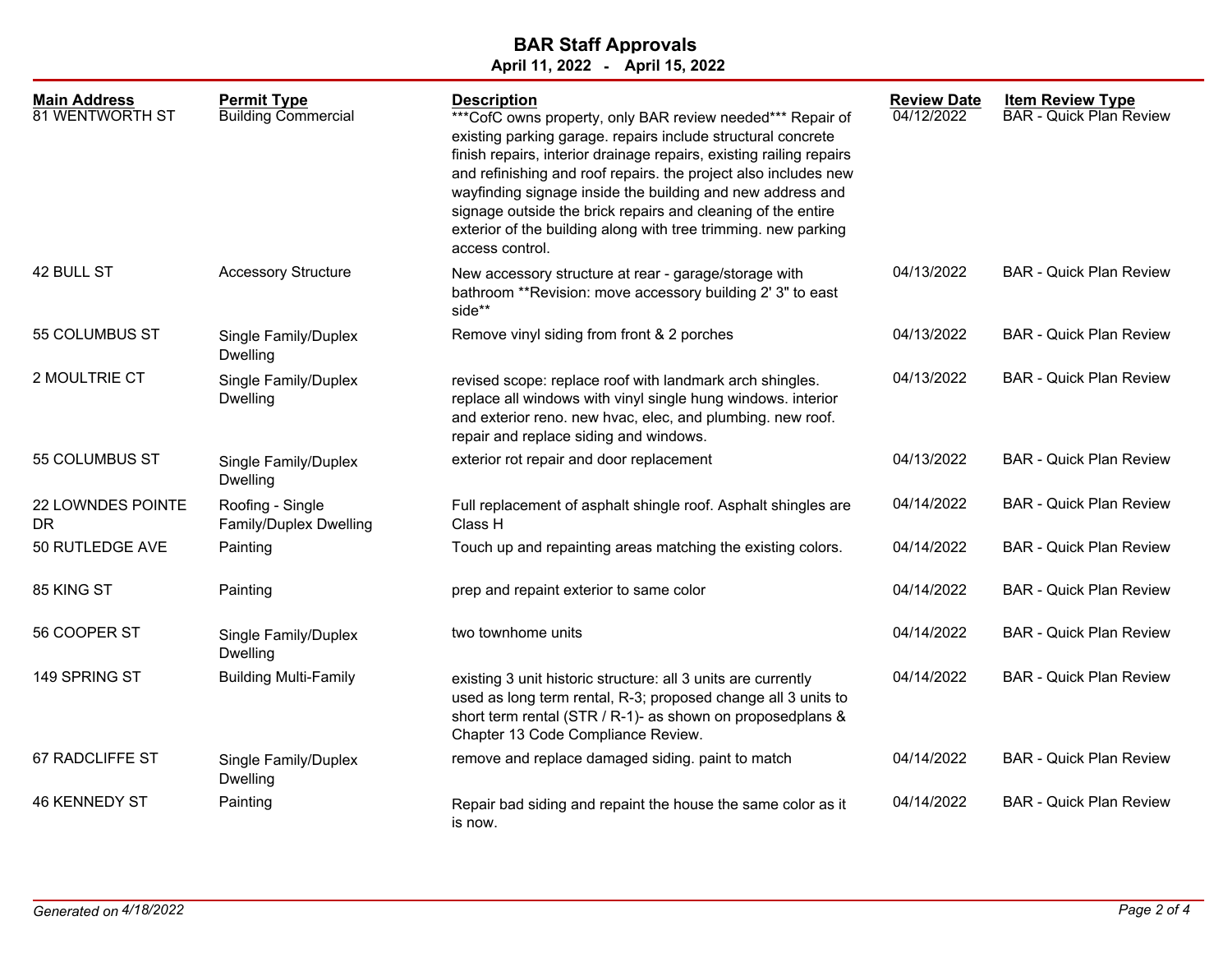## **April 11, 2022 - April 15, 2022 BAR Staff Approvals**

| <b>Main Address</b><br>66 SMITH ST | <b>Permit Type</b><br>Roofing - Single<br>Family/Duplex Dwelling | <b>Description</b><br>re-roof for flat portion (rear) Re-roof - demo hallway all debris -<br>install iso board secure with plates and screws install 60mill<br>tpo adhere with adhesive terminate with termination bar<br>install drip edge around perimeter. (Flat roof portion Only)                                                                                                                                                                                 | <b>Review Date</b><br>04/14/2022 | <b>Item Review Type</b><br><b>BAR - Quick Plan Review</b> |
|------------------------------------|------------------------------------------------------------------|------------------------------------------------------------------------------------------------------------------------------------------------------------------------------------------------------------------------------------------------------------------------------------------------------------------------------------------------------------------------------------------------------------------------------------------------------------------------|----------------------------------|-----------------------------------------------------------|
| 51 CHAPEL ST                       | <b>Building Multi-Family</b>                                     | ** Revision: adding work to the second and third floor units.<br>interior renovation and upgrade.**Foundation repair, structural<br>repair, and ground floor residential renovation                                                                                                                                                                                                                                                                                    | 04/14/2022                       | <b>BAR - Quick Plan Review</b>                            |
| 10 EXCHANGE ST                     | <b>Building Commercial</b>                                       | powerwash, repaint, reroof, awning, repair railing                                                                                                                                                                                                                                                                                                                                                                                                                     | 04/14/2022                       | <b>BAR</b> - Quick Plan Review                            |
| <b>200 WENTWORTH ST</b>            | Single Family/Duplex<br><b>Dwelling</b>                          | REPLACE FRONT DOOR FRAMING, CASEING,<br>REPLACING LINTEL PAINT TO MATCH                                                                                                                                                                                                                                                                                                                                                                                                | 04/14/2022                       | <b>BAR</b> - Quick Plan Review                            |
| <b>8 LARNES ST</b><br>COTTAGE      | <b>Accessory Structure</b>                                       | Renovations to interior and exterior of cottage and a small<br>addition to front of cottage. (renovation appears to a SI)                                                                                                                                                                                                                                                                                                                                              | 04/14/2022                       | <b>BAR</b> - Quick Plan Review                            |
| 30 BARRE ST                        | Single Family/Duplex<br><b>Dwelling</b>                          | Furnish labor and materials to repair exterior rot repair at<br>siding and trim: replace 25 windows, specs attached                                                                                                                                                                                                                                                                                                                                                    | 04/14/2022                       | <b>BAR</b> - Quick Plan Review                            |
| 1 BEE ST                           | Single Family/Duplex<br><b>Dwelling</b>                          | Rot repair to porch and carriage house. Wood to be patched<br>or repairs with same materials. Repaint in same color.                                                                                                                                                                                                                                                                                                                                                   | 04/14/2022                       | <b>BAR - Quick Plan Review</b>                            |
| <b>6 ROSEMONT ST</b>               | Single Family/Duplex<br><b>Dwelling</b>                          | move front porch steps back into front porch and replace a<br>post with 45 degree wood braket. extend driveway towards<br>front porch where front steps were                                                                                                                                                                                                                                                                                                           | 04/15/2022                       | <b>BAR - Quick Plan Review</b>                            |
| 25 RADCLIFFE ST                    | Painting                                                         | 25 & 27 Radcliffe St; Exterior painting outside same color                                                                                                                                                                                                                                                                                                                                                                                                             | 04/15/2022                       | <b>BAR</b> - Quick Plan Review                            |
| 677 KING ST STE 200                | <b>Building Commercial</b>                                       | tenant upfit - Interior Upfit of vacant shell space within a new<br>5 story office building. Work to include new partitions,<br>doors, mechanical distribution, electrical lighting and power<br>distribution and new plumbing fixtures                                                                                                                                                                                                                                | 04/15/2022                       | <b>BAR</b> - Quick Plan Review                            |
| 174 MEETING ST                     | <b>Building Commercial</b>                                       | In the attached pictures, the areas highlighted in yellow<br>indicate the wood panels around the window frames which<br>will be cleaned and complete minimal restoration, as<br>needed. The intentions are not to change the look of the<br>property but to simply clean, restore, and prevent future<br>deterioration. The areas highlighted in red note where we will<br>need to place a lift in order to access the wood panels. NO<br><b>CITY OF CHARLESTON BL</b> | 04/15/2022                       | <b>BAR - Quick Plan Review</b>                            |
| 93 SPRING ST                       | <b>Building Commercial</b>                                       | removal of existing aluminum siding- remove and replace<br>wood siding beneath where needed and repaint all exterior                                                                                                                                                                                                                                                                                                                                                   | 04/15/2022                       | <b>BAR - Quick Plan Review</b>                            |
| 96 CHURCH ST                       | Electrical - Single<br>Family/Duplex Dwelling                    | generator install on concrete pad                                                                                                                                                                                                                                                                                                                                                                                                                                      | 04/15/2022                       | <b>BAR</b> - Quick Plan Review                            |